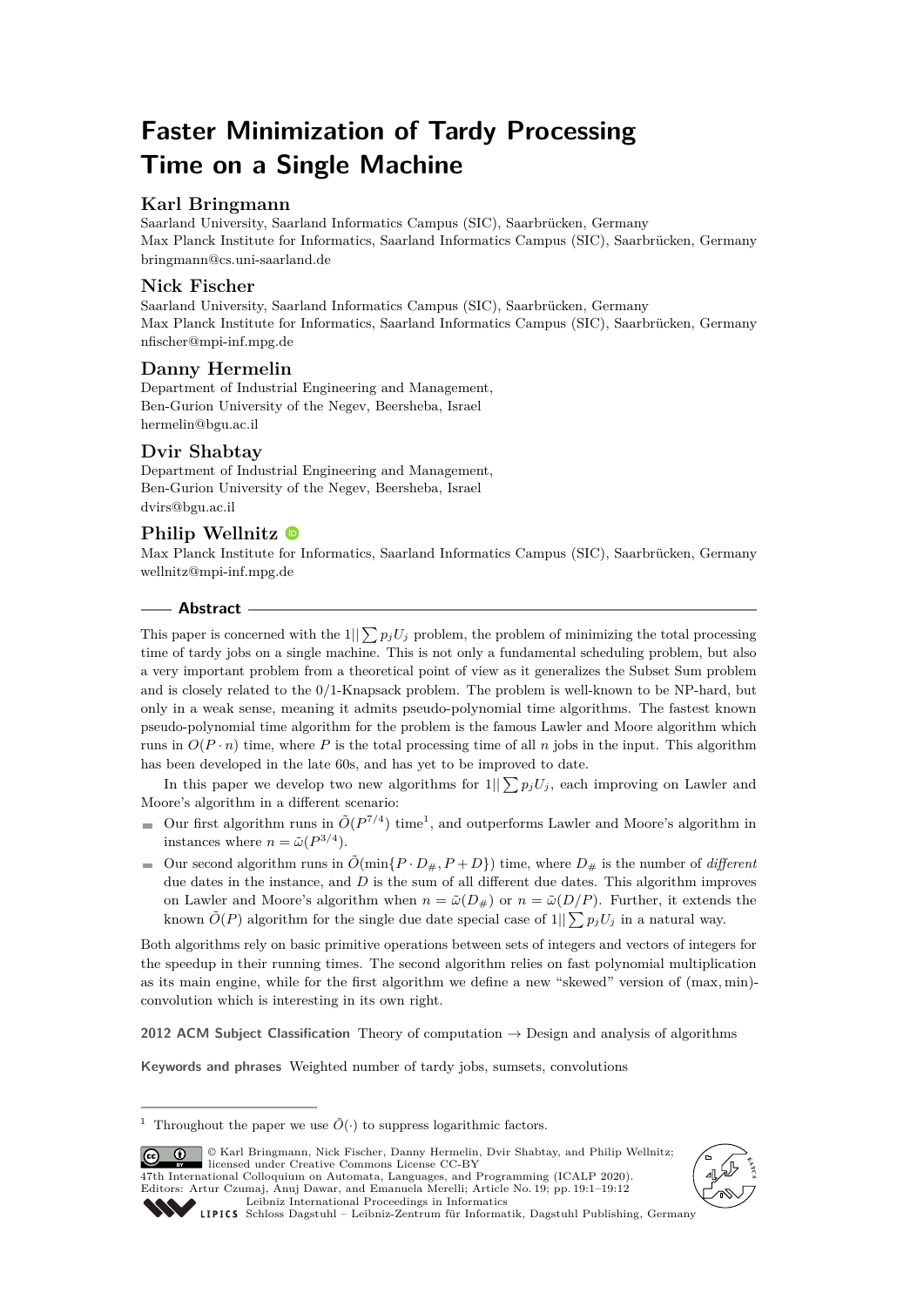#### **19:2 Faster Minimization of Tardy Processing Time on a Single Machine**

**Digital Object Identifier** [10.4230/LIPIcs.ICALP.2020.19](https://doi.org/10.4230/LIPIcs.ICALP.2020.19)

**Category** Track A: Algorithms, Complexity and Games

**Related Version** A full version of the paper is available at <https://arxiv.org/abs/2003.07104>.

**Funding** *Karl Bringmann* and *Nick Fischer*: This work is part of the project TIPEA that has received funding from the European Research Council (ERC) under the European Union's Horizon 2020 research and innovation programme (grant agreement No. 850979).

# **1 Introduction**

In this paper we consider the problem of minimizing the total processing times of tardy jobs on a single machine. In this problem we are given a set of *n* jobs  $J = \{1, \ldots, n\}$ , where each job *j* has a *processing time*  $p_j \in \mathbb{N}$  and a *due date*  $d_j \in \mathbb{N}$ . A *schedule*  $\sigma$  for *J* is a permutation  $\sigma : \{1, \ldots, n\} \to \{1, \ldots, n\}$ . In a given schedule  $\sigma$ , the *completion time*  $C_j$  of a job *j* under  $\sigma$  is given by  $C_j = \sum_{\sigma(i) \leq \sigma(j)} p_i$ , that is, the total processing time of jobs preceding *j* in *σ* (including *j* itself). Job *j* is *tardy* in *σ* if  $C_j > d_j$ , and *early* otherwise. Our goal is find a schedule with minimum total processing time of tardy jobs. If we assign a binary indicator variable  $U_j$  to each job *j*, where  $U_j = 1$  if *j* is tardy and otherwise  $U_j = 0$ , our objective function can be written as  $\sum p_j U_j$ . In the standard three field notation for scheduling problems of Graham [\[5\]](#page-11-1), this problem is denoted as the  $1||\sum p_i U_i$  problem (the 1 in the first field indicates a single machine model, and the empty second field indicates there are no additional constraints).

The  $1||\sum p_j U_j$  problem is a very natural and fundamental scheduling problem, which models a very basic scheduling scenario. As it includes Subset Sum as a special case (see below), the  $1||\sum p_j U_j$  problem is NP-hard. However, it is only hard in the weak sense, meaning it admits pseudo-polynomial time algorithms. The focus of this paper is on developing fast pseudo-polynomial time algorithms for  $1||\sum p_j U_j$ , improving in several settings on the best previously known solution from the late 60s. Before we describe our results, we discuss the previously known state of the art of the problem, and describe how our results fit into this line of research.

# **1.1 State of the Art**

A famous generalization of the  $1||\sum p_j U_j$  problem is the  $1||\sum w_j U_j$  problem. Here, each job *j* also has a weight  $w_j$  in addition to its processing time  $p_j$  and due date  $d_j$ , and the goal is to minimize the total weight (as opposed to total processing times) of tardy jobs. This problem has already been studied in the 60s, and even appeared in Karp's fundamental paper from 1972 [\[6\]](#page-11-2). The classical algorithm of Lawler and Moore [\[10\]](#page-11-3) for the problem is one of the earliest and most prominent examples of pseudo-polynomial algorithms, and it is to date the fastest known algorithm even for the special case of  $1||\sum p_j U_j$ . Letting  $P = \sum_{j \in J} p_j$ , their result can be stated as follows:

<span id="page-1-0"></span> $\blacktriangleright$  **Theorem 1.1** ([\[10\]](#page-11-3)). 1|| $\sum w_j U_j$  *and* 1|| $\sum p_j U_j$  *can both be solved in*  $O(P \cdot n)$  *time.* 

Note that as we assume that all processing times are integers, we have  $n \leq P$ , and so the running time of the algorithm in Theorem [1.1](#page-1-0) can be bounded by  $O(P^2)$ . In fact, it makes perfect sense to analyze the time complexity of a pseudo-polynomial time algorithm for either problems in terms of *P*, as *P* directly corresponds to the total input length when integers are encoded in unary. Observe that while the case of  $n = P$  (all jobs have unit processing times)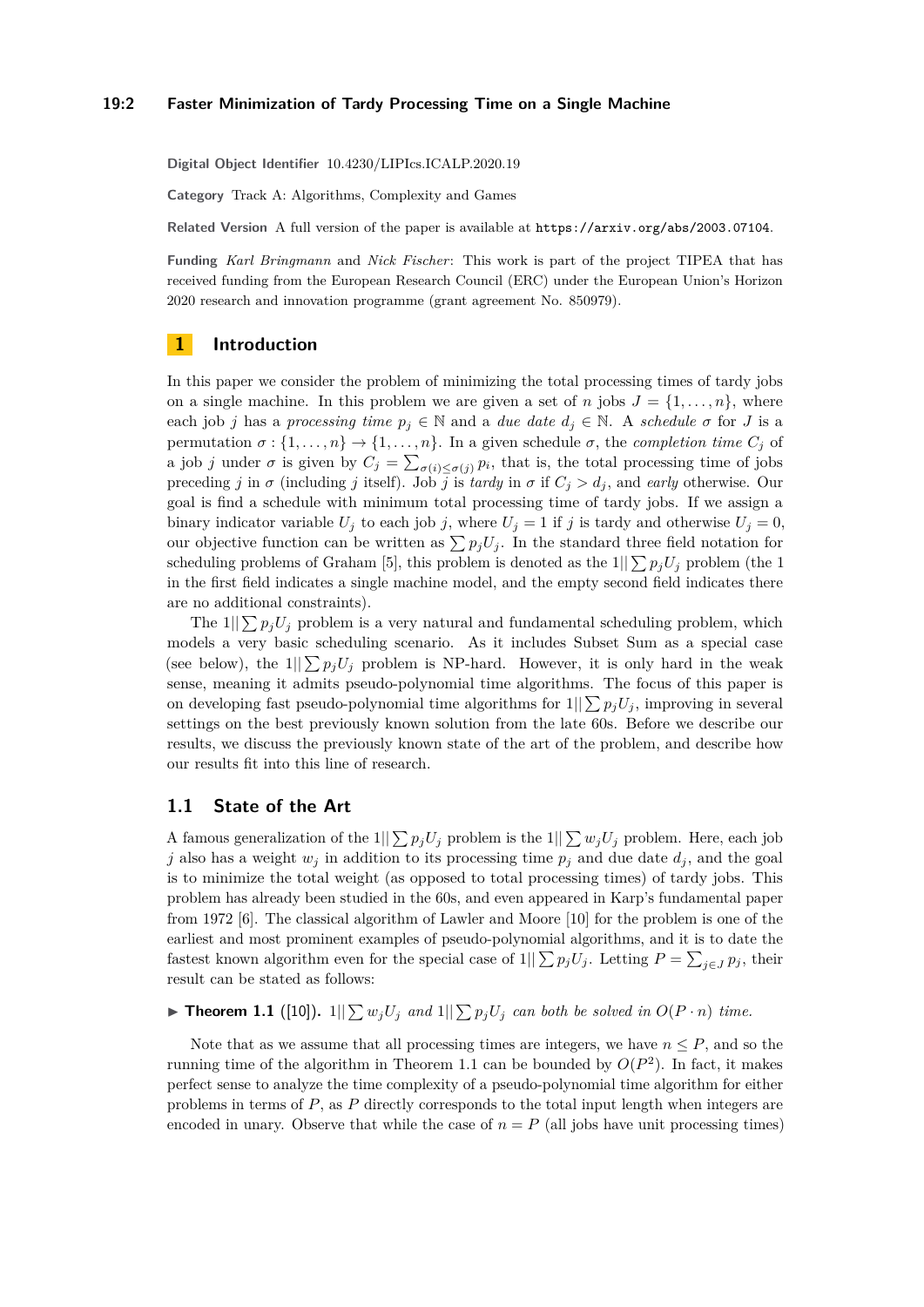essentially reduces to sorting, there are several non-trivial cases where *n* is smaller than *P* yet still quite significant in the  $O(P \cdot n)$  term of Theorem [1.1.](#page-1-0) The fundamental question this paper addresses is:

"Can we obtain algorithms with running times  $O(P^{2-\epsilon})$ , for any fixed  $\varepsilon > 0$ , *for either*  $1||\sum w_j U_j$  *or*  $1||\sum p_j U_j$  ?"

For  $1||\sum w_j U_j$  there is some evidence that the answer to this question should be no. Karp [\[6\]](#page-11-2) observed that the special case of the  $1||\sum w_i U_i$  problem where all jobs have the same due date *d*, the  $1|d_j = d \sum w_j U_j$  problem, is essentially equivalent to the classical 0/1-Knapsack problem. Cygan *et al.* [\[4\]](#page-11-4) and Künnemann *et al.* [\[9\]](#page-11-5) studied the (min*,* +)- Convolution problem (see Section [2\)](#page-3-0), and conjectured that the (min*,* +)-convolution between two vectors of length *n* cannot be computed in  $\tilde{O}(n^{2-\epsilon})$  time, for any  $\varepsilon > 0$ . Under this (min*,* +)-Convolution Conjecture, they obtained lower bounds for several Knapsack related problems. In our terms, their result can be stated as follows:

<span id="page-2-3"></span>▶ **Theorem 1.2** ([\[4,](#page-11-4) [9\]](#page-11-5)). *There is no*  $\tilde{O}(P^{2-\epsilon})$  *time algorithm for the*  $1|d_j = d|\sum w_j U_j$ *problem, for any*  $\varepsilon > 0$ , unless the  $(\min, +)$ -Convolution Conjecture is false. In particular,  $1||\sum w_i U_i$  has no such algorithm under this conjecture.

Analogous to the situation with  $1||\sum w_j U_j$ , the special case of  $1||\sum p_j U_j$  where all jobs have the same due date *d* (the  $1|d_j = d \sum p_j U_j$  problem) is equivalent to the classical Subset Sum problem. Recently, there has been significant improvements for Subset Sum resulting in algorithms with  $\tilde{O}(T + n)$  running times [\[2,](#page-11-6) [7\]](#page-11-7), where *n* is number of integers in the instance and *T* is the target. Due to the equivalence between the two problems, this yields the following result for the  $1|d_j = d \sum p_j U_j$  problem:

<span id="page-2-0"></span>**Find Theorem 1.3** ([\[2,](#page-11-6) [7\]](#page-11-7)).  $1|d_j = d \leq P_j U_j$  can be solved in  $\tilde{O}(P)$  time.

On the other hand, due to equivalence of  $1|d_j = d \sum p_j U_j$  and Subset Sum, we also know that Theorem [1.3](#page-2-0) above cannot be significantly improved unless the Strong Exponential Time Hypothesis (SETH) fails. Specifically, combining a recent reduction from *k*-SAT to Subset Sum [\[1\]](#page-11-8) with the equivalence of Subset Sum and  $1|d_j = d \sum p_j U_j$ , yields the following:

<span id="page-2-1"></span>▶ **Theorem 1.4** ([\[1\]](#page-11-8)). *There is no*  $\tilde{O}(P^{1-\epsilon})$  *time algorithm for the*  $1|d_j = d| \sum p_j U_j$  *problem, for any*  $\varepsilon > 0$ *, unless SETH fails.* 

Nevertheless, Theorem [1.4](#page-2-1) still leaves quite a big gap for the true time complexity of  $1||\sum p_i U_i$ , as it can potentially be anywhere between the  $\tilde{O}(P)$  time known already for the special case of  $1|d_j = d \sum p_j U_j$  (Theorem [1.3\)](#page-2-0), and the  $O(Pn) = O(P^2)$  time of Lawler and Moore's algorithm (Theorem [1.1\)](#page-1-0). This is the starting point of our paper.

## **1.2 Our Results**

The main contribution of this paper is two new pseudo-polynomial time algorithms for  $1||\sum p_i U_i$ , each improving on Lawler and Moore's algorithm in a different sense. Our algorithms take a different approach to that of Lawler and Moore in that they rely on fast operators between sets and vectors of numbers.

Our first algorithm improves Theorem [1.1](#page-1-0) in case there are sufficiently many jobs in the instance compared to the total processing time. More precisely, our algorithm has a running time of  $\tilde{O}(P^{7/4})$ , and so it is faster than Lawler and Moore's algorithm in case  $n = \tilde{\omega}(P^{3/4})$ .

<span id="page-2-2"></span>**Find Theorem 1.5.** 1 $\|\sum p_j U_j\|$  *can be solved in*  $\tilde{O}(P^{7/4})$  *time.*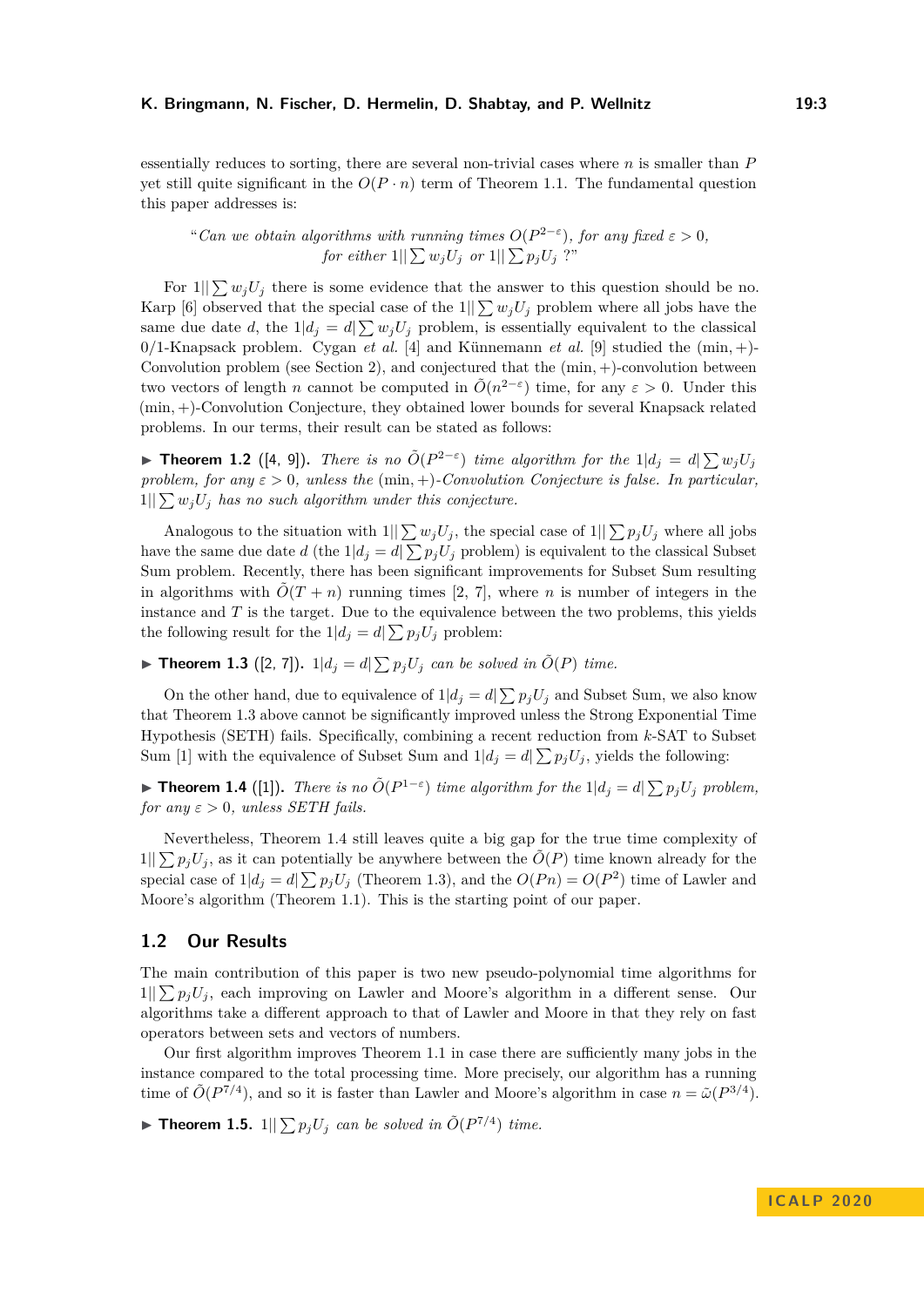#### **19:4 Faster Minimization of Tardy Processing Time on a Single Machine**

The algorithm in Theorem [1.5](#page-2-2) uses a new kind of convolution which we coined "Skewed Convolution" and is interesting in its own right. In fact, one of the main technical contributions of this paper is a fast algorithm for the (max*,* min)-Skewed-Convolution problem (see definition in Section [2\)](#page-3-0).

Our second algorithm for  $1||\sum p_j U_j$  improves Theorem [1.1](#page-1-0) in case there are not too many different due dates in the problem instance; that is,  $D_{\#} = |\{d_j : j \in J\}|$  is relatively small when compared to *n*. This is actually a very natural assumption, for instance in cases where delivery costs are high and products are batched to only few shipments. Let *D* denote the sum of the different due dates in our instance. Then our second result can be stated as follows:

<span id="page-3-1"></span> $\triangleright$  **Theorem 1.6.** 1 $\left\| \sum p_j U_j \right\|$  *can all be solved in*  $\tilde{O}(\min\{P \cdot D_\#, P + D\})$  *time.* 

The algorithm in Theorem [1.6](#page-3-1) uses basic operations between sets of numbers, such as the sumset operation (see Section [2\)](#page-3-0) as basic primitives for its computation, and ultimately relies on fast polynomial multiplication for its speedup. It should be noted that Theorem [1.6](#page-3-1) includes the  $\tilde{O}(P)$  result of Theorem [1.3](#page-2-0) for  $1|d_j = d \mid \sum p_j U_j$  as a special case where  $D_{\#} = 1$ or  $D = d$ .

## **1.3 Roadmap**

The paper is organized as follows. In Section [2](#page-3-0) we discuss all the basic primitives that are used by our algorithms, including some basic properties that are essential for the algorithms. We then present our second algorithm in Section [3,](#page-4-0) followed by our first algorithm in Section [4.](#page-6-0) Section [5](#page-8-0) describes our fast algorithm for the skewed version of (max*,* min)-convolution, and is the main technical part of the paper. Finally, we conclude with some remarks and open problems in Section [6.](#page-10-0)

## <span id="page-3-0"></span>**2 Preliminaries**

In the following we discuss the basic primitives and binary operators between sets/vectors of integers that will be used in our algorithms. In general, we will use the letters *X* and *Y* to denote sets of non-negative integers (where order is irrelevant), and the letters *A* and *B* to denote vectors of non-negative integers.

#### **Sumsets**

The most basic operation used in our algorithms is computing the sumset of two sets of non-negative integers:

<span id="page-3-3"></span> $\triangleright$  **Definition 2.1** (Sumsets). *Given two sets of non-negative integers*  $X_1$  *and*  $X_2$ *, the sumset of*  $X_1$  *and*  $X_2$ *, denoted*  $X_1 \oplus X_2$ *, is defined by* 

 $X_1 \oplus X_2 = \{x_1 + x_2 : x_1 \in X_1, x_2 \in X_2\}.$ 

Clearly, the sumset  $X_1 \oplus X_2$  can be computed in  $O(|X_1| \cdot |X_2|)$  time. However, in certain cases we can do better using fast polynomial multiplication. Consider the two polynomials  $p_1[\alpha] = \sum_{x \in X_1} \alpha^x$  and  $p_2[\beta] = \sum_{x \in X_2} \beta^x$ . Then the exponents of all terms in  $p_1 \cdot p_2$  with non-zero coefficients correspond to elements in the sumset  $X_1 \oplus X_2$ . Since multiplying two polynomials of maximum degree *d* can be done in  $O(d \log d)$  time [\[3\]](#page-11-9), we have the following:

<span id="page-3-2"></span>► **Lemma 2.2.** *Given two sets of non-negative integers*  $X_1, X_2 \subseteq \{0, \ldots, P\}$ *, one can compute the sumset*  $X_1 \oplus X_2$  *in*  $O(P \log P)$  *time.*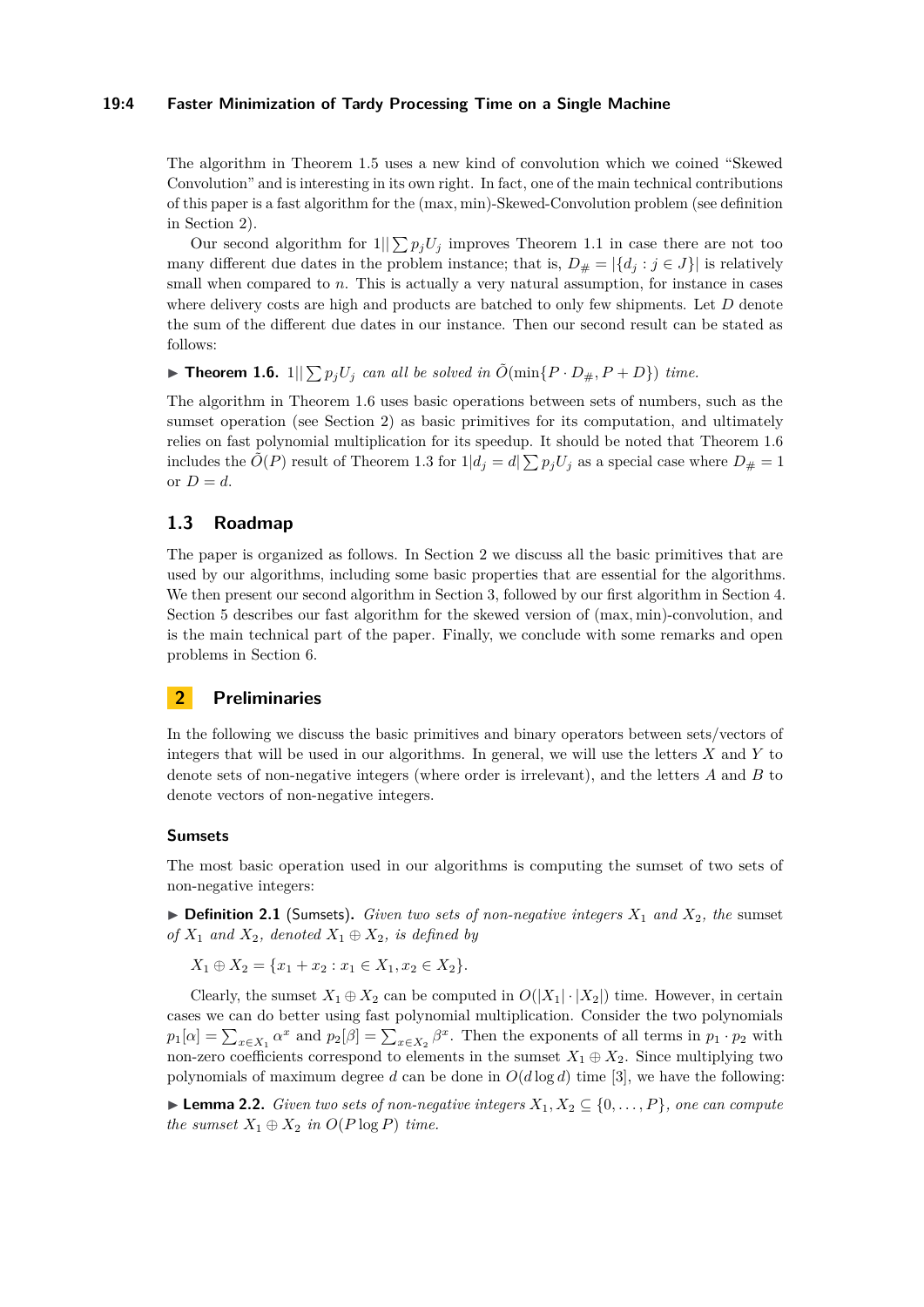#### **Set of all Subset Sums**

Given set of non-negative integers *X*, we will frequently be using the set of all sums generated by subsets of *X*:

I **Definition 2.3** (Subset Sums)**.** *For a given set of non-negative integers X, define the set of all subset sums* S(*X*) *as the set of integers given by*

$$
\mathcal{S}(X) = \Big\{ \sum_{x \in Y} x : Y \subseteq X \Big\}.
$$

*Here, we always assume that*  $0 \in S(X)$  *(as it is the sum of the empty set).* 

We can use Lemma [2.2](#page-3-2) above to compute  $\mathcal{S}(X)$  from X rather efficiently: First, split *X* into two sets  $X_1$  and  $X_2$  of roughly equal size. Then recursively compute  $\mathcal{S}(X_1)$  and  $S(X_2)$ . Finally, compute  $S(X) = S(X_1) \oplus S(X_2)$  via Lemma [2.2.](#page-3-2) The entire algorithm runs in  $\tilde{O}(\sum_{x \in X} x)$  time.

<span id="page-4-1"></span>▶ **Lemma 2.4** ([\[7\]](#page-11-7)). *Given a set of non-negative integers X, with*  $P = \sum_{x \in X} x$ *, one can compute*  $S(X)$  *in*  $\tilde{O}(P)$  *time.* 

#### **Convolutions**

Given two vectors  $A = (A[i])_{i=0}^n$ ,  $B = (B[j])_{j=0}^n$ , the  $(\circ, \bullet)$ -Convolution problem for binary operators  $\circ$  and  $\bullet$  is to compute a vector  $C = (C[k])_{k=0}^{2n}$  with

 $C[k] = \bigcap_{i+j=k} A[i] \bullet B[j].$ 

A prominent example of a convolution problem is (min*,* +)-Convolution discussed above; another similarly prominent example is (max*,* min)-Convolution which can be solved in  $\tilde{O}(n^{3/2})$  time [\[8\]](#page-11-10). For our purposes, it is convenient to look at a *skewed* variant of this problem:

<span id="page-4-2"></span> $\blacktriangleright$  **Definition 2.5** (Skewed Convolution). *Given two vectors*  $A = (A[i])_{i=0}^n$ ,  $B = (B[j])_{j=0}^n$ , we *define the* (max*,* min)*-Skewed-Convolution problem to be the problem of computing the vector*  $C = (C[k])_{k=0}^{2n}$  *where the kth entry in C equals* 

$$
C[k] = \max_{i+j=k} \min\{A[i], B[j] + k\}
$$

*for each*  $k \in \{0, ..., 2n\}$ *.* 

The main technical result of this paper is an algorithm for (max*,* min)-Skewed-Convolution that is significantly faster than the naive  $O(n^2)$  time algorithm.

<span id="page-4-3"></span>▶ **Theorem 2.6.** *The* (max, min)*-Skewed-Convolution problem for vectors of length n can be* solved in  $\tilde{O}(n^{7/4})$  time.

#### <span id="page-4-0"></span>**3 Algorithm via Sumsets and Subset Sums**

In the following section, we provide a proof of Theorem [1.6](#page-3-1) by presenting an algorithm for 1|| $\sum p_i U_i$  running in  $\tilde{O}(\min\{P \cdot D_\#, P + D\})$  time. Recall that  $J = \{1, \ldots, n\}$  denotes our input set of jobs, and  $p_j$  and  $d_j$  respectively denote the processing time and due date of job  $j \in \{1, \ldots, n\}$ . Our goal is to determine the minimum total processing time of tardy jobs in any schedule for *J*. Throughout the section we let  $d^{(1)} < \cdots < d^{(D_{\#})}$  denote the  $D_{\#} \leq n$ *different* due dates of the jobs in *J*.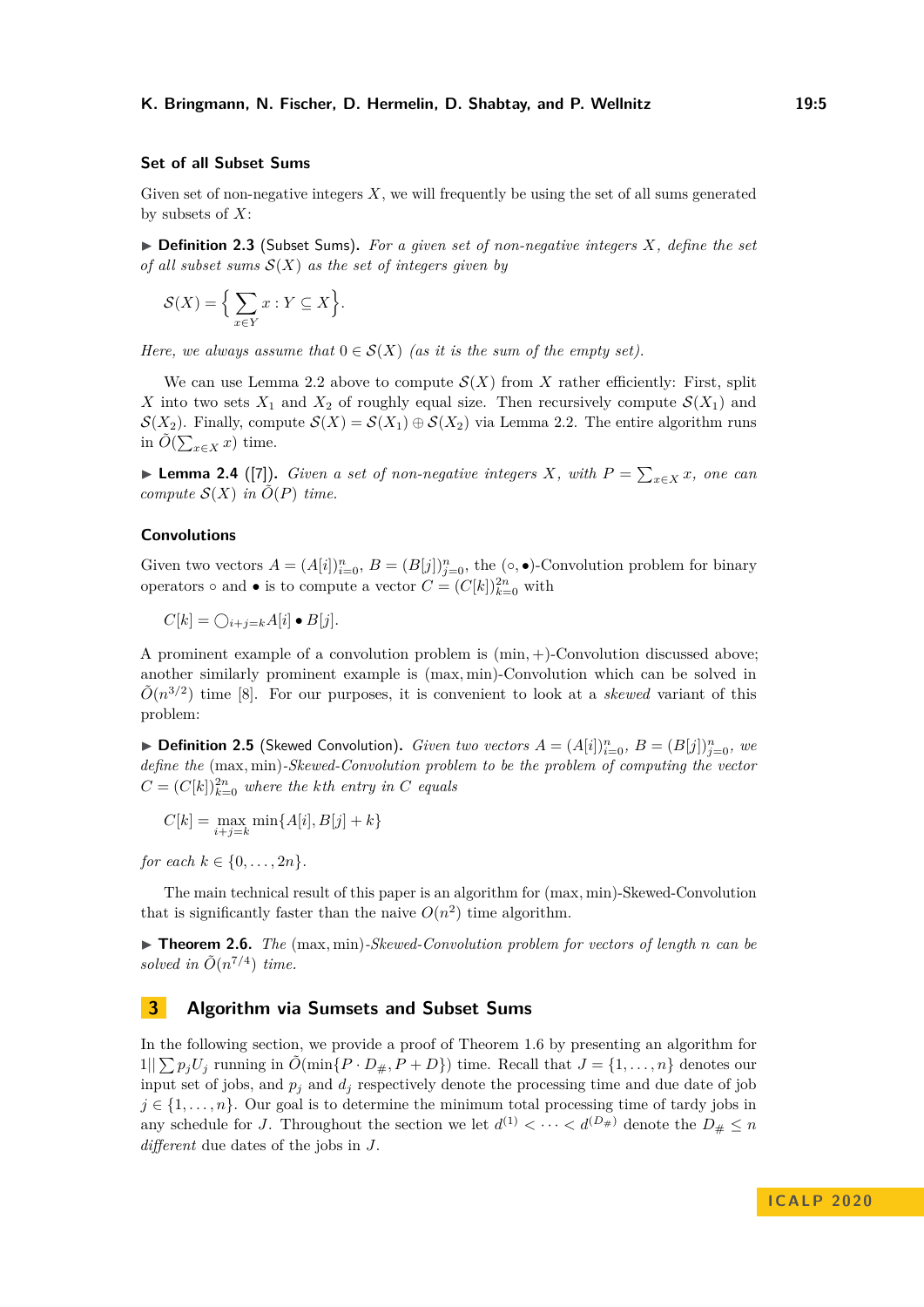#### **19:6 Faster Minimization of Tardy Processing Time on a Single Machine**

A key observation for the  $1||\sum p_j U_j$  problem, used already by Lawler and Moore, is that any instance of the problem always has an optimal schedule of a specific type, namely an Earliest Due Date schedule. An Earliest Due Date (EDD) schedule is a schedule  $\pi: J \to \{1, \ldots, n\}$  such that

- any early job precedes all late jobs in  $\pi$ , and
- any early job precedes all early jobs with later due dates.

In other words, in an EDD schedule all early jobs are scheduled before all tardy jobs, and all early jobs are scheduled in non-decreasing order of due dates.

### <span id="page-5-0"></span>**Lemma 3.1** ([\[10\]](#page-11-3)). *Any*  $1||\sum p_j U_j$  *instance has an optimal schedule which is EDD.*

The  $D_{\#}$ -many due dates in our instance partition the input set of job  $J$  in a natural manner: Define  $J_i = \{j : d_j = d^{(i)}\}$  for each  $i \in \{1, \ldots, D_\# \}$ . Furthermore, let  $X_i = \{p_j : j \in J_i\}$  the processing-times of job in *J<sup>i</sup>* . According to Lemma [3.1](#page-5-0) above, we can restrict our attention to EDD schedules. Constructing such a schedule corresponds to choosing a subset  $E_i \subseteq J_i$  for each due date  $d^{(i)}$  such that  $\sum_{j \in E_{\ell}, \ell \leq i} p_j \leq d^{(i)}$  holds for each  $i \in \{1, \ldots, D_{\#}\}\.$  Moreover, the optimal EDD schedule maximizes the total sum of processing times in all selected *E<sup>i</sup>* 's.

Our algorithm is given in Algorithm [1.](#page-5-1) It successively computes sets  $S_1, \ldots, S_{D_{\#}}$ , where set  $S_i$  corresponds to the set of jobs  $J_1 \cup \cdots \cup J_i$ . In particular,  $S_i$  includes the total processing-time of any possible set-family of early jobs  $\{E_1, \ldots, E_i\}$ . Thus, each  $x \in S_i$ corresponds to the total processing time of early jobs in a subset of  $J_1 \cup \cdots \cup J_i$ . The maximum value  $x \in S_{D_{\#}}$  therefore corresponds to the maximum total processing time of early jobs in any schedule for *J*. Thus, the algorithm terminates by returning the optimal total weight of tardy jobs  $P - x$ .

<span id="page-5-1"></span>**Algorithm 1** SUMSETSCHEDULER $(J)$ .

- 1: Let  $d^{(1)} < \ldots < d^{(D_{\#})}$  denote the different due dates of jobs in *J*.
- 2: Compute  $X_i = \{p_j : d_j = d^{(i)}\}$  for each  $i \in \{1, ..., D_\# \}$ .
- 3: Compute  $\mathcal{S}(X_1), \ldots, \mathcal{S}(X_{D_{\#}})$ .
- 4: Let  $S_0 = \emptyset$ .
- 5: **for**  $i = 1, ..., D_{\#}$  **do** 
	- $-$  Compute  $S_i = S_{i-1} ⊕ S(X_i)$ .
	- − Remove any  $x \in S_i$  with  $x > d^{(i)}$ .
- 6: Return  $P x$ , where *x* is the maximum value in  $S_{D_{\#}}$ .

Correctness of our algorithm follows immediately from the definitions of sumsets and subset sums, and from the fact that we prune out elements  $x \in S_i$  with  $x > d^{(i)}$  at each step of the algorithm. This is stated more formally in the lemma below.

▶ **Lemma 3.2.** *Let*  $i \in \{1, \ldots, D_{\#}\}\$ , and let  $S_i$  be the set of integers at the end of the second *step of*  $5(i)$ *. Then*  $x \in S_i$  *if and only if there are sets of jobs*  $E_1 \subseteq J_1, \ldots, E_i \subseteq J_i$  *such that*  $\sum_{j \in \bigcup_{\ell=1}^i E_\ell} p_j = x$ , and  $\sum_{j \in E_{\ell}, \ell \leq i_0} p_j \leq d^{(i_0)}$  *holds for each*  $i_0 \in \{1, ..., i\}$ *.* 

**Proof.** The proof is by induction on *i*. For  $i = 1$ , note that  $S_1 = \mathcal{S}(X_1) \setminus \{x : x > d^{(1)}\}$  at the end of step 5(1). Since  $\mathcal{S}(X_1)$  includes the total processing time of any subset of jobs in  $J_1$ , the first condition of the lemma holds. Since  $\{x : x > d^{(1)}\}$  includes all integers violating the second condition of the lemma, the second condition holds.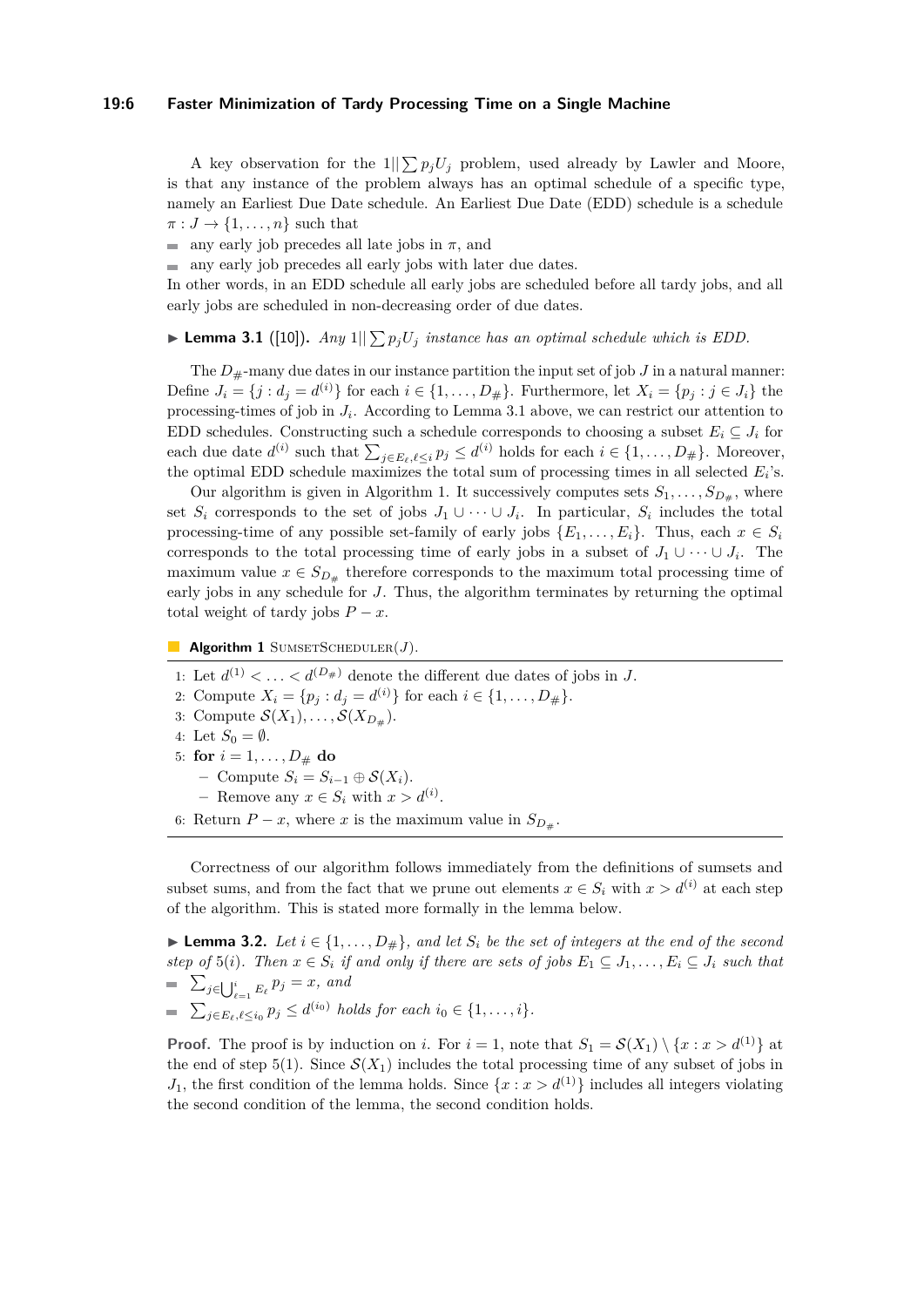Let  $i > 1$ , and assume the lemma holds for  $i - 1$ . Consider some  $x \in S_i$  at the end of the second step of 5(*i*). Then by Definition [2.1,](#page-3-3) we have  $x = x_1 + x_2$  for some  $x_1 \in S_{i-1}$  and  $x_2 \in S(X_i)$  due the first step of 5(*i*). By definition of  $S(X_i)$ , there is some  $E_i \subseteq J_i$  with total processing time  $x_2$ . By our inductive hypothesis there is  $E_1 \subseteq J_1, \ldots, E_{i-1} \subseteq J_{i-1}$ such that  $\sum_{j\in\bigcup_{\ell=1}^i E_\ell} p_j = x_1$ , and  $\sum_{j\in E_\ell, \ell \leq i_0} p_j \leq d^{(i_0)}$  holds for each  $i_0 \in \{1, \ldots, i-1\}$ . Furthermore, by the second step of 5(*i*), we know that  $\sum_{j\in E_{\ell},\ell\leq i}p_j = x \leq d^{(i)}$ . Thus,  $E_1, \ldots, E_i$  satisfy both conditions of the lemma.

Let us next analyze the time complexity of the SUMSETSCHEDULER algorithm. Steps 1 and 2 can be both performed in  $O(n) = O(P)$  time. Next observe that step 3 can be done in total  $\tilde{O}(P)$  time using Lemma [2.4,](#page-4-1) as  $X_2, \ldots, X_{D_{\#}}$  is a partition of the set of all processing times of *J*, and these all sum up to *P*. Next, according to Lemma [2.2,](#page-3-2) each sumset operation at step 5 can be done in time proportional to the largest element in the two sets, which is always at most  $P$ . Thus, since we perform at most  $D_{\#}$  sumset operations, the merging step requires  $\tilde{O}(D_{\#} \cdot P)$  time, which gives us the total running time of the algorithm above.

Another way to analyze the running time of SUMSETSCHEDULER is to observe that the maximum element participating in the *i*<sup>th</sup> sumset is bounded by  $d^{(i+1)}$ . It follows that we can write the running time of the merging step as  $\tilde{O}(D)$ , where  $D = \sum_{i=1}^{D_{\#}} d^{(i)}$ . Thus, we have just shown that  $1||\sum p_j U_j$  can be solved in  $\tilde{O}(\min\{D_{\#}\cdot P, D + P\})$  time, completing the proof of Theorem [1.6.](#page-3-1)

# <span id="page-6-0"></span>**4 Algorithm via Fast Skewed Convolutions**

We next present our  $\tilde{O}(P^{7/4})$  time algorithm for  $1||\sum p_j U_j$ , providing a proof of Theorem [1.5.](#page-2-2) As in the previous section, we let  $d^{(1)} < \cdots < d^{(D_{\#})}$  denote the  $D_{\#} \leq n$  different due dates of the input jobs *J*, and  $J_i = \{j : d_j = d^{(i)}\}$  and  $X_i = \{p_j : j \in J_i\}$  as in Section [3](#page-4-0) for each  $i \in \{1, \ldots, D_{\#}\}.$ 

For a consecutive subset of indices  $I = \{i_0, i_0 + 1, \ldots, i_1\}$ , with  $i_0, \ldots, i_1 \in \{1, \ldots, D_\# \}$ , we define a vector  $M(I)$ , where  $M(I)[x]$  equals the latest (that is, maximum) time point  $x_0$ for which there is a subset of the jobs in  $\bigcup_{i \in I} J_i$  with total processing time equal to *x* that can all be scheduled early in an EDD schedule starting at *x*0. If no such subset of jobs exists, we define  $M(I)[x] = +\infty$ .

For a singleton set  $I = \{i\}$ , the vector  $M(I)$  is easy to compute once we have computed the set  $\mathcal{S}(X_i)$ :

$$
M({i})[x] = \begin{cases} d^{(i)} - x & \text{if } x \in \mathcal{S}(X_i) \text{ and } x \le d^{(i)}, \\ +\infty & \text{otherwise.} \end{cases}
$$
 (1)

For larger sets of indices, we have the following lemma.

<span id="page-6-1"></span> $\blacktriangleright$  **Lemma 4.1.** Let  $I_1 = \{i_0, i_0 + 1, \ldots, i_1\}$  and  $I_2 = \{i_1 + 1, i_1 + 2, \ldots, i_2\}$  be any two sets *of consecutive indices with*  $i_0, \ldots, i_1, \ldots, i_2 \in \{1, \ldots, D_\# \}$ *. Then for any value x we have:* 

$$
M(I_1 \cup I_2)[x] = \max_{x_1+x_2=x} \min\{M(I_1)[x_1], M(I_2)[x_2] - x_1\}.
$$

**Proof.** Let  $I = I_1 \cup I_2$ . Then  $M(I)[x]$  is the latest time point after which a subset of jobs  $J^* \subseteq \bigcup_{i \in I} J_i$  of total processing time *x* can be scheduled early in an EDD schedule. Let  $x_1$  and  $x_2$  be the total processing times of jobs in  $J_1^* = J^* \cap (\bigcup_{i \in I_1} J_i)$  and  $J_2^* =$  $J^* \cap (\bigcup_{i \in I_2} J_i)$ , respectively. Then  $x = x_1 + x_2$ . Clearly,  $M(I)[x] \leq M(I_1)[x_1]$ , since we have to start scheduling the jobs in  $J_1^*$  at time  $M(I_1)[x_1]$  by latest. Similarly, it holds that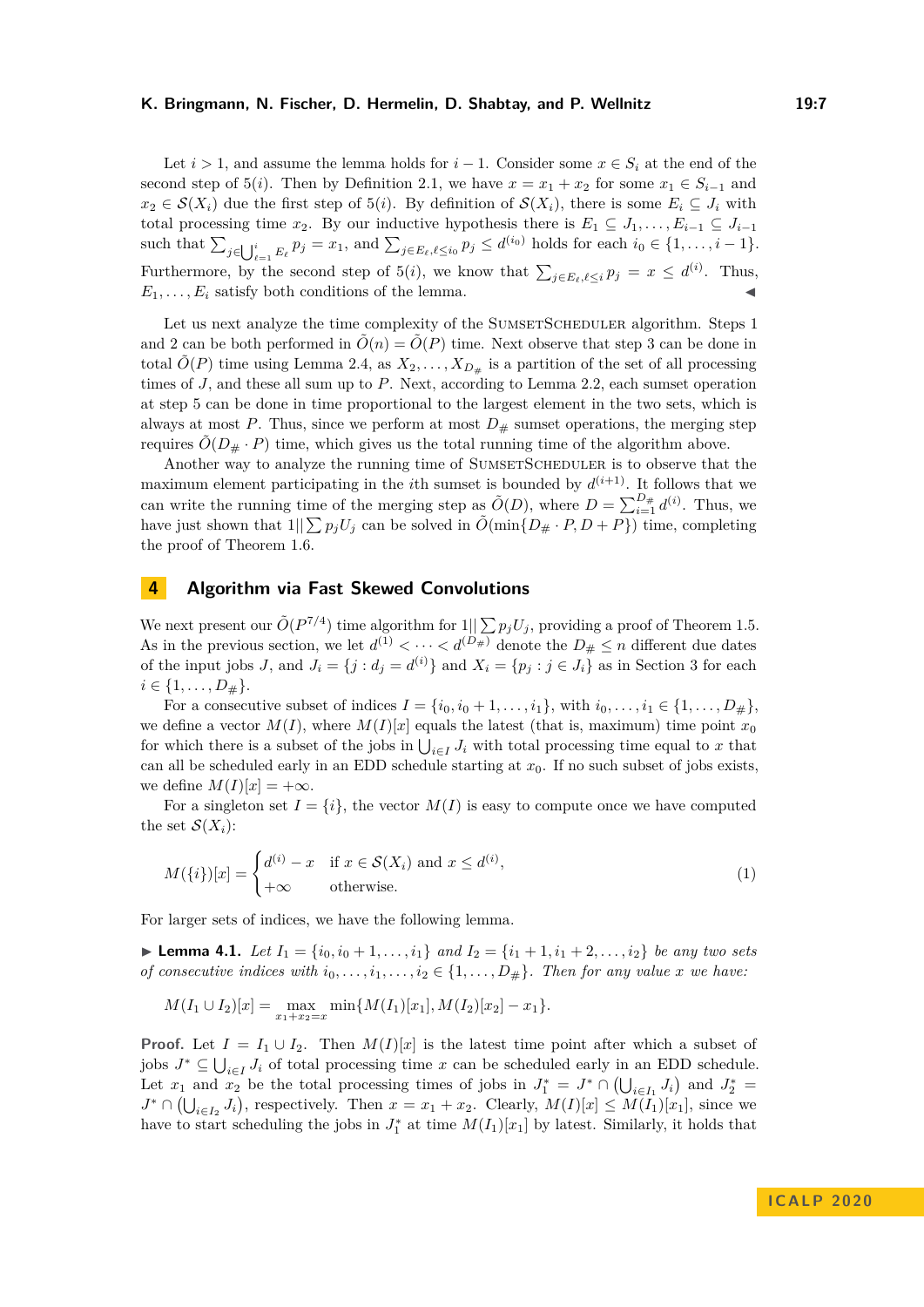#### **19:8 Faster Minimization of Tardy Processing Time on a Single Machine**

 $M(I)[x] \leq M(I_2)[x_2] - x_1$  since the jobs in  $J_2^*$  are scheduled at latest at  $M(I_2)[x_2]$  and the jobs in  $J_1^*$  have to be processed before that time point in an EDD schedule. In combination, we have shown that  $L$ HS  $\leq$  RHS in the equation of the lemma.

To prove that LHS  $\ge$  RHS, we construct a feasible schedule for jobs in  $\bigcup_{i \in I} J_i$  starting at RHS. Let  $x_1$  and  $x_2$  be the two values with  $x_1 + x_2 = x$  that maximize RHS. Then there is a schedule which schedules some jobs  $J_1^* \subseteq \bigcup_{i \in I_1} J_i$  of total processing time  $x_1$  beginning at time  $\min\{M(I_1)[x_1], M(I_2)[x_2] - x_1\} \leq M(I_1)[x_1]$ , followed by a another subset of jobs  $J_2^* \subseteq \bigcup_{i \in I_2} J_i$  of total processing time  $x_2$  starting at time  $\min\{M(I_1)[x_1], M(I_2)[x_2] - x_1\}$  $x_1 \leq M(I_2)[x_2]$ . This is a feasible schedule starting at time RHS for a subset of jobs in  $\bigcup_{i \in I} J_i$  which has total processing time *x*.

Note that the equation given in Lemma [4.1](#page-6-1) is close but not precisely the equation defined in Definition [2.5](#page-4-2) for the (min*,* max)-Skewed-Convolution problem. Nevertheless, the next lemma shows that we can easily translate between these two concepts.

I **Lemma 4.2.** *Let A and B be two integer vectors of P entries each. Given an algorithm for computing the* (max*,* min)*-Skewed-Convolution of A and B in T*(*P*) *time, we can compute in*  $T(P) + O(P)$  *time the vector*  $C = A \otimes B$  *defined by* 

$$
C[x] = \max_{x_1+x_2=x} \min\{A[x_1], B[x_2] - x_1\}.
$$

**Proof.** Given *A* and *B*, construct two auxiliary vectors  $A_0$  and  $B_0$  defined by  $A_0[x] = B[x] + x$ and  $B_0[x] = A[x]$  for each entry *x*. Compute the (max, min)-Skewed-Convolution of  $A_0$ and  $B_0$ , and let  $C_0$  denote the resulting vector. We claim that the vector  $C$  defined by  $C[x] = C_0[x] - x$  equals  $A \otimes B$ . Indeed, we have

$$
C_0[x] - x = \max_{x_1 + x_2 = x} \min\{A_0[x_1], B_0[x_2] + x\} - x
$$
  
\n
$$
= \max_{x_1 + x_2 = x} \min\{A_0[x_1] - x, B_0[x_2]\}
$$
  
\n
$$
= \max_{x_1 + x_2 = x} \min\{B[x_1] + x_1 - x, A[x_2]\}
$$
  
\n
$$
= \max_{x_1 + x_2 = x} \min\{B[x_1] - x_2, A[x_2]\}
$$
  
\n
$$
= \max_{x_1 + x_2 = x} \min\{A[x_1], B[x_2] - x_1\},
$$

where in the third step we expanded the definition of  $A_0$  and  $B_0$  and in the last step we used the symmetry of  $x_1$  and  $x_2$ .

We are now in position to describe our algorithm called CONVSCHEDULER which is depicted in Algorithm [2.](#page-8-1) The algorithm first computes the subset sums  $\mathcal{S}(X_1), \ldots, \mathcal{S}(X_{D_{\#}})$ , and the set of vectors  $\mathcal{M} = \{M_1, \ldots, M_{D_{\#}}\}.$  Following this, it iteratively combines every two consecutive vectors in  $M$  by using the  $\otimes$  operation. The algorithm terminates when  $\mathcal{M} = \{M_1\}$ , where at this stage  $M_1$  corresponds to the entire set of input jobs *J*. It then returns  $P - x$ , where *x* is the maximum value with  $M_1[x] < \infty$ ; by definition, this corresponds to a schedule for *J* with  $P-x$  total processing time of tardy jobs. For convenience of presentation, we assume that  $D_{\#}$  is a power of 2.

Correctness of this algorithm follows directly from Lemma [4.1.](#page-6-1) To analyze its time complexity, observe that steps 1–4 can be done in  $\tilde{O}(P)$  time (using Lemma [2.4\)](#page-4-1). Step 5 is performed  $O(\log D_{\#}) = O(\log P)$  times, and each step requires a total of  $O(P^{7/4})$  time according to Theorem [2.6,](#page-4-3) as the total sizes of all vectors at each step is  $O(P)$ . Finally, step 6 requires  $O(P)$  time. Summing up, this gives us a total running time of  $O(P^{7/4})$ , and completes the proof of Theorem [1.5](#page-2-2) (apart from the proof of Theorem [2.6\)](#page-4-3).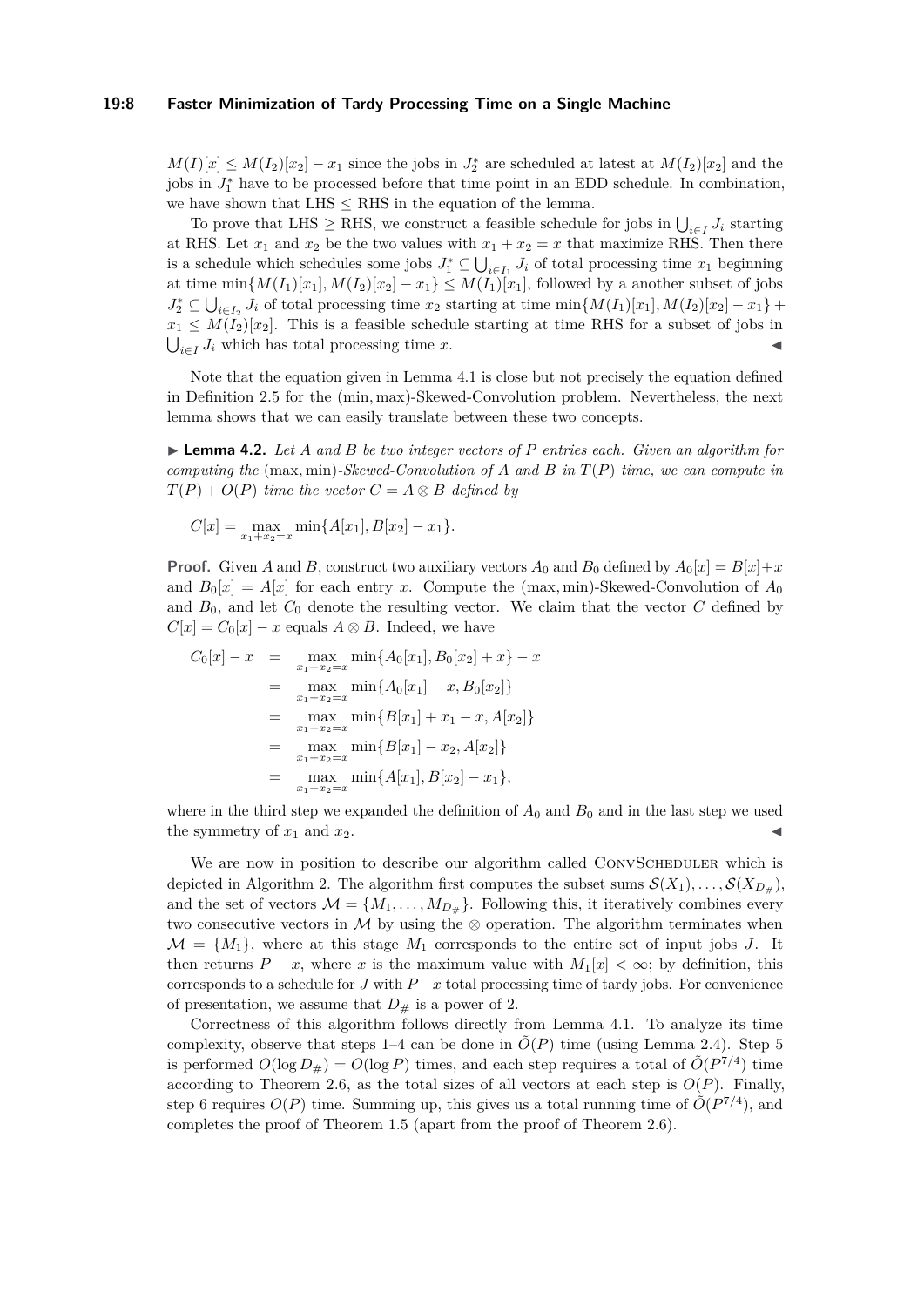#### <span id="page-8-1"></span>**Algorithm 2** CONVSCHEDULER $(J)$ .

- 1: Let  $d^{(1)} < \ldots < d^{(D_{\#})}$  denote the different due dates of jobs in *J*.
- 2: Compute  $X_i = \{p_j : d_j = d^{(i)}\}$  for each  $i \in \{1, ..., D_\# \}$ .
- 3: Compute  $\mathcal{S}(X_1), \ldots, \mathcal{S}(X_{D_{\#}})$ .
- 4: Compute  $\mathcal{M} = \{M_1 = M(1), \ldots, M_{D_{\#}} = M(D_{\#})\}.$
- 5: while  $|\mathcal{M}| > 1$  do

**–** Compute *M<sup>i</sup>* = *M*2*i*−<sup>1</sup> ⊗ *M*2*<sup>i</sup>* for each *i* ∈ {1*, . . . ,* |M|*/*2}.

6: Return  $P - x$ , where *x* is the maximum value with  $M_1[x] < \infty$ .

# <span id="page-8-0"></span>**5 Fast Skewed Convolutions**

In the following section we present our algorithm for (max*,* min)-Skewed-Convolution, and provide a proof for Theorem [2.6.](#page-4-3) Let  $A = (A[i])_{i=0}^n$  and  $B = (B[j])_{j=0}^n$  denote the input vectors for the problem throughout the section.

We begin by first defining the problem slightly more generally, in order to facilitate our recursive strategy later on. For this, for each integer  $\ell \in \{0, \ldots, \log n\}$ , let  $A^{\ell} = |A/2^{\ell}|$ and  $B^{\ell} = [B/2^{\ell}]$ , where rounding is done component-wise. We will compute vectors  $C^{\ell} = (C^{\ell}[k])_{k=0}^{2n}$  defined by:

 $C^{\ell}[k] = \max_{i+j=k} \min\{A^{\ell}[i], B^{\ell}[j] + \lfloor k/2^{\ell} \rfloor\}.$ 

Observe that a solution for  $\ell = 0$  yields a solution to the original (max, min)-Skewed-Convolution problem, and for  $\ell \ge \log 2n$  the problem degenerates to (max, min)-Convolution.

We next define a particular kind of additive approximation of vectors  $C^{\ell}$ . We say that a vector  $D^{\ell}$  is a good approximation of  $C^{\ell}$  if  $C^{\ell}[k]-2 \leq D^{\ell}[k] \leq C^{\ell}[k]$  for each  $k \in \{0, \ldots, 2n\}$ . Now, the main technical part of our algorithm is encapsulated in the following lemma.

<span id="page-8-2"></span>**Example 1.1.** *There is an algorithm that computes*  $C^{\ell}$  *in*  $\tilde{O}(n^{7/4})$  *time, given*  $A^{\ell}$ *,*  $B^{\ell}$ *<i>, and a* good approximation  $D^{\ell}$  of  $C^{\ell}$ .

We postpone the proof of Lemma [5.1](#page-8-2) for now, and instead show that it directly yields our desired algorithm for (max*,* min)-Skewed-Convolution:

**Proof of Theorem [2.6.](#page-4-3)** In order to compute  $C = C^0$ , we perform an (inverse) induction on  $\ell$ : As mentioned before, if  $\ell \ge \log 2n$ , then we can neglect the "+  $\lfloor k/2^{\ell} \rfloor$ " term and compute  $C^{\ell}$  in  $\tilde{O}(n^{3/2}) = \tilde{O}(n^{7/4})$  time using a single (max*,* min)-Convolution computation [\[8\]](#page-11-10).

For the inductive step, let  $\ell < \log 2n$  and assume that we have already computed  $C^{\ell+1}$ . We construct the vector  $D^{\ell} = 2C^{\ell+1}$ , and argue that it is a good approximation of  $C^{\ell}$ . Indeed, for each entry *k*, on the one hand, we have:

$$
D^{\ell}[k] = 2C^{\ell+1}[k] = 2 \cdot \max_{i+j=k} \min\{|A^{\ell}[i]/2], |B^{\ell}[j]/2| + \lfloor k/2^{\ell+1} \rfloor\}
$$
  

$$
\leq \max_{i+j=k} \min\{A^{\ell}[i], B^{\ell}[j] + \lfloor k/2^{\ell} \rfloor\} = C^{\ell}[k];
$$

and on the other hand, we have:

$$
D^{\ell}[k] = 2C^{\ell+1}[k] = 2 \cdot \max_{i+j=k} \min\{ \lfloor A^{\ell}[i]/2 \rfloor, \lfloor B^{\ell}[j]/2 \rfloor + \lfloor k/2^{\ell+1} \rfloor \}
$$
  
 
$$
\geq \max_{i+j=k} \min\{ A^{\ell}[i] - 1, B^{\ell}[j] + \lfloor k/2^{\ell} \rfloor - 2 \} \geq C^{\ell}[k] - 2.
$$

Thus, using  $D^{\ell}$  we can apply Lemma [5.1](#page-8-2) above to obtain  $C^{\ell}$  in  $\tilde{O}(n^{7/4})$  time. Since there are  $O(\log n)$  inductive steps overall, this is also the overall time complexity of the algorithm.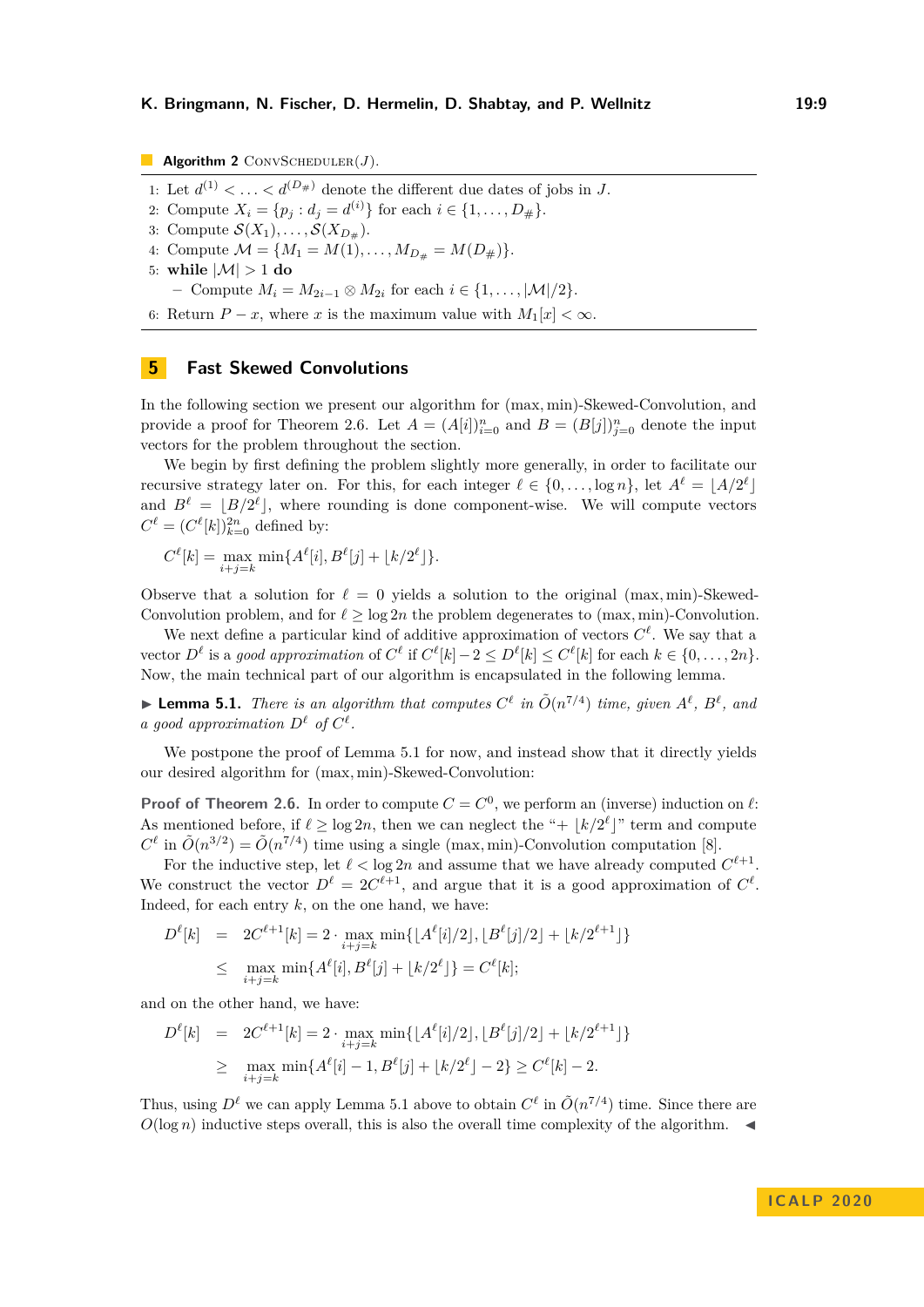#### **19:10 Faster Minimization of Tardy Processing Time on a Single Machine**

It remains to prove Lemma [5.1.](#page-8-2) Recall that we are given  $A^{\ell}$ ,  $B^{\ell}$ , and  $D^{\ell}$ , and our goal is to compute the vector  $C^{\ell}$  in  $\tilde{O}(n^{7/4})$  time. We construct two vectors  $L^{\ell}$  and  $R^{\ell}$  with 2*n* entries each, defined by

$$
L^{\ell}[k] = \max \left\{ A^{\ell}[i_0] : \begin{array}{c} A^{\ell}[i_0] \leq B^{\ell}[k - i_0] + \lfloor k/2^{\ell} \rfloor \text{ and } \\ D^{\ell}[k] \leq A^{\ell}[i_0] \leq D^{\ell}[k] + 2 \end{array} \right\},\right
$$

and

$$
R^{\ell}[k] = \max \left\{ B^{\ell}[j_0] + \lfloor k/2^{\ell} \rfloor : \begin{array}{c} B^{\ell}[j_0] + \lfloor k/2^{\ell} \rfloor \le A^{\ell}[k - j_0] \text{ and } \\ D^{\ell}[k] \le B^{\ell}[j_0] + \lfloor k/2^{\ell} \rfloor \le D^{\ell}[k] + 2 \end{array} \right\}
$$

for  $k \in \{0, \ldots, 2n\}$ . That is,  $L^{\ell}[k]$  and  $R^{\ell}[k]$  respectively capture the largest value attained as the left-hand side or right-hand side of the inner min-operation in  $C^{\ell}[k]$ , as long as that value lies in the feasible region approximated by  $D^{\ell}[k]$ . Since  $D^{\ell}$  is a good approximation, the following lemma is immediate from the definitions:

<span id="page-9-0"></span>▶ **Lemma 5.2.**  $C^{\ell}[k] = \max\{L^{\ell}[k], R^{\ell}[k]\}$  *for each*  $k \in \{0, ..., 2n\}$ *.* 

According to Lemma [5.2,](#page-9-0) it suffices to compute  $L^{\ell}$  and  $R^{\ell}$ . We focus on computing  $L^{\ell}$  as the algorithm for computing  $R^{\ell}$  follows after applying minor modifications.

Let  $0 < \delta < 1$  be a fixed constant to be determined later. We say that an index  $k \in \{0, \ldots, n\}$  is *light* if

$$
|\{i : D^{\ell}[k] \le A^{\ell}[i] \le D^{\ell}[k]+2\}| \le n^{\delta}.
$$

Informally, *k* is light if the number of candidate entries  $A^{\ell}[i]$  which can equal  $C^{\ell}[k]$  is relatively small (recall that  $D^{\ell}[k] \le C^{\ell}[k] \le D^{\ell}[k] + 2$ , as  $D^{\ell}$  is a good approximation of  $C^{\ell}$ ). If *k* is not light then we say that it is *heavy*.

Our algorithm for computing  $L^{\ell}$  proceeds in three main steps: In the first step it handles all light indices, in the second step it sparsifies the input vector, and in the third step it handles all heavy indices:

*Light indices:* We begin by iterating over all light indices  $k \in \{0, ..., 2n\}$ . For each light index *k*, we iterate over all entries  $A^{\ell}[i]$  satisfying  $D^{\ell}[k] \leq A^{\ell}[i] \leq D^{\ell}[k] + 2$ , and set  $L^{\ell}[k]$  to be the maximum  $A^{\ell}[i]$  among those entries with  $A^{\ell}[i] \leq B^{\ell}[k-i] + |k/2^{\ell}|$ . Note that after this step, we have

$$
L^{\ell}[k] = \max\{A^{\ell}[i_0] : A^{\ell}[i_0] \le B^{\ell}[k - i_0] + \lfloor k/2^{\ell} \rfloor \text{ and } D^{\ell}[k] \le A^{\ell}[i_0] \le D^{\ell}[k] + 2\}
$$

for each light index *k*.

- *Sparsification step:* After dealing with the light indices, several entries of  $A^{\ell}$  become  $\blacksquare$ redundant. Consider an entry  $A^{\ell}[i]$  for which  $|\{i_0: A^{\ell}[i] - 2 \le A^{\ell}[i_0] \le A^{\ell}[i] + 2\}| \le n^{\delta}$ . Then all indices k for which  $L^{\ell}[k]$  might equal  $A^{\ell}[i]$  must be light, and are therefore already dealt with in the previous step. Consequently, it is safe to replace  $A^{\ell}[i]$  by  $-\infty$ so that  $A^{\ell}[i]$  no longer plays a role in the remaining computation.
- *Heavy indices:* After the sparsification step  $A^{\ell}$  contains few distinct values. Thus, our approach is to fix any such value *v* and detect whether  $L^{\ell}[k] \geq v$ . To that end, we translate the problem into an instance of (max, min)-Convolution: Let  $(A_v^{\ell}[i])_{i=0}^n$  be an be an indicator-like vector defined by  $A_v^{\ell}[i] = +\infty$  if  $A^{\ell}[i] = v$ , and otherwise  $A_v^{\ell}[i] = -\infty$ . We next compute the vector  $L_v^{\ell}$  defined by  $L_v^{\ell}[k] = \lfloor k/2^{\ell} \rfloor + \max_{i+j=k} \min\{A_v^{\ell}[i], B^{\ell}[j]\}$ using a single computation of (max*,* min)-Convolution.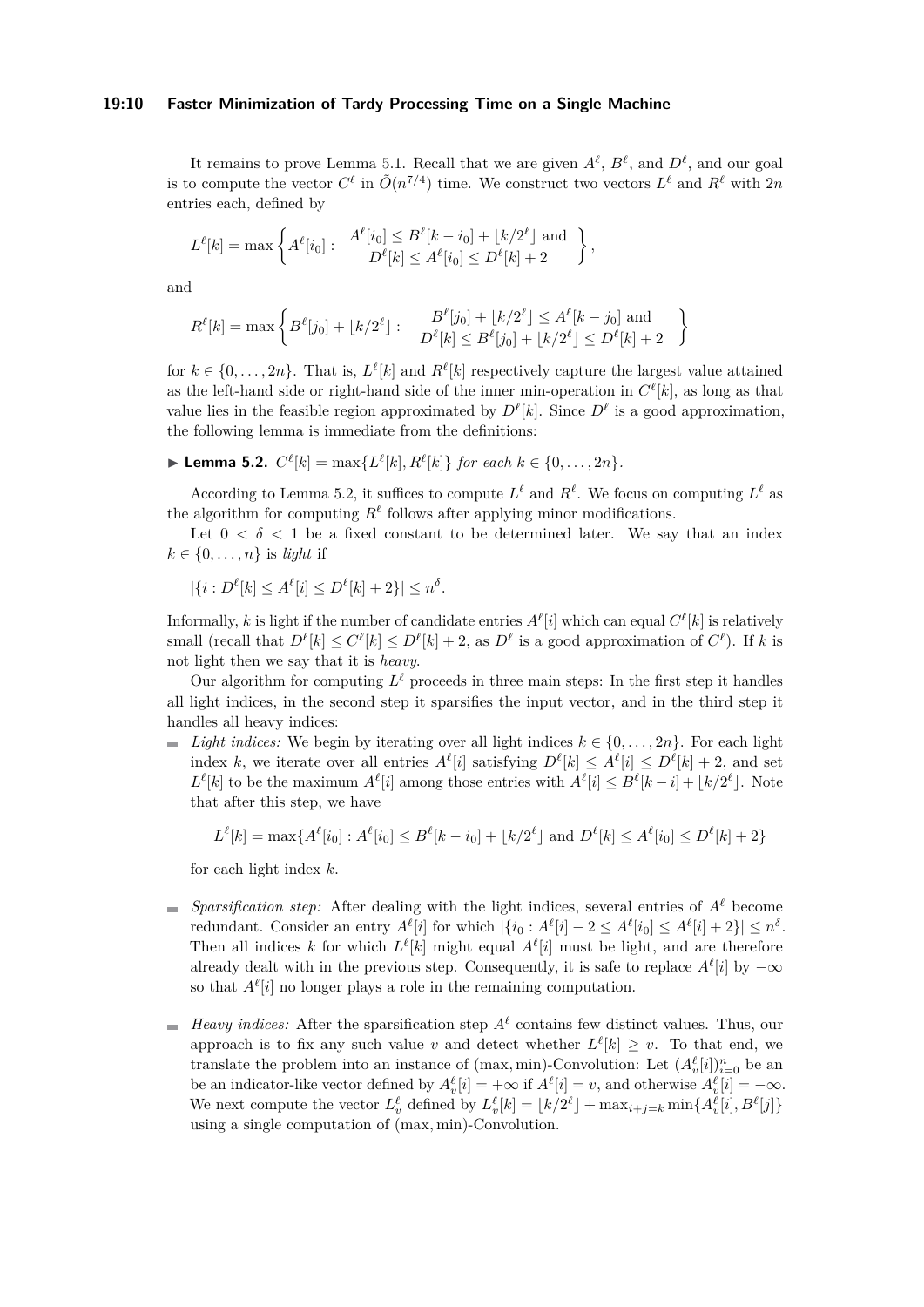We choose

$$
L^{\ell}[k] = \max\{v : L_v^{\ell}[k] \ge v \text{ and } D^{\ell}[k] \le v \le D^{\ell}[k] + 2\}
$$

for any heavy index *k* and claim that  $L^{\ell}[k]$  equals  $\max\{A^{\ell}[i_0]: A^{\ell}[i_0] \leq B^{\ell}[k-i_0] + \lfloor k/2^{\ell} \rfloor\}.$ On the one hand, if  $L_v^{\ell}[k] \ge v$  then there are indices *i* and *j* with  $i + j = k$  for which  $A^{\ell}[i] = v$  and  $B^{\ell}[j] + \lfloor k/2^{\ell} \rfloor \geq A^{\ell}[i] = v$ . Thus, the computed value  $L^{\ell}[k]$  is not greater than

$$
L^{\ell}[k] \le \max\{A^{\ell}[i_0] : A^{\ell}[i_0] \le B^{\ell}[k - i_0] + \lfloor k/2^{\ell} \rfloor \text{ and } D^{\ell}[k] \le A^{\ell}[i_0] \le D^{\ell}[k] + 2\}.
$$

On the other hand, for all values *v* for which  $A^{\ell}[i] = v$  for some  $i \in \{0, \ldots, n\}$ , we have if  $v = A^{\ell}[i] \leq B^{\ell}[k-i] + \lfloor k/2^{\ell} \rfloor$  then  $A^{\ell}_{v}[i] = -\infty$ , which in turn implies that  $A_v^{\ell}[i] \ge B^{\ell}[k-i] + \lfloor k/2^{\ell} \rfloor \ge A^{\ell}[i] = v$ . Thus, our selection of  $L^{\ell}[k]$  is also at least as large as

$$
L^{\ell}[k] \ge \max\{A^{\ell}[i_0] : A^{\ell}[i_0] \le B^{\ell}[k - i_0] + \lfloor k/2^{\ell} \rfloor \text{ and } D^{\ell}[k] \le A^{\ell}[i_0] \le D^{\ell}[k] + 2\},\
$$

and hence, these two values must be equal.

This completes the description of our algorithm. As we argued its correctness above, what remains is to analyze its time complexity. Note that we can determine in  $O(\log n)$  time whether an index *k* is light or heavy, by first sorting the values in  $A^{\ell}$ . For each light index *k*, determining  $L^{\ell}[k]$  can be done in  $O(n^{\delta})$  time (on the sorted  $A^{\ell}$ ), giving us a total of  $\tilde{O}(n^{1+\delta})$ time for the first step. For the second step, we can determine whether a given entry  $A^{\ell}[i]$ can be replaced with  $-\infty$  in  $O(\log n)$  time, giving us a total of  $\tilde{O}(n)$  time for this step.

Consider then the final step of the algorithm. Observe that after exhausting the sparsification step,  $A^{\ell}$  contains at most  $O(n^{1-\delta})$  many distinct values: For any surviving value  $v$ , there is another (perhaps different) value  $v'$  of difference at most 2 from  $v$  that occurs at least  $n^{\delta}$  times in  $A^{\ell}$ , and so there can only be at most  $O(n^{1-\delta})$  such distinct values. Thus, the running time of this step is dominated by the running time of  $O(n^{1-\delta})$ (max, min)-Convolution computations, each requiring  $\tilde{O}(n^{3/2})$  time using the algorithm of [\[8\]](#page-11-10), giving us a total of  $\tilde{O}(n^{5/2-\delta})$  time for this step.

Thus, the running time of our algorithm is dominated by the  $\tilde{O}(n^{1+\delta})$  running time of its first step, and the  $\tilde{O}(n^{5/2-\delta})$  running time of its last step. Choosing  $\delta = 3/4$  gives us  $\tilde{O}(n^{7/4})$ time for both steps, which is the time promised by Lemma [5.1.](#page-8-2) Thus, Lemma [5.1](#page-8-2) holds.

## <span id="page-10-0"></span>**6 Discussion and Open Problems**

In this paper we presented two algorithms for the  $1||\sum p_j U_j$  problem; the first running in  $\tilde{O}(P^{7/4})$  time, and the second running in  $\tilde{O}(\min\{P \cdot D_{\#}, P + D\})$  time. Both algorithms provide the first improvements over the classical Lawler and Moore algorithm in 50 years, and use more sophisticated tools such as polynomial multiplication and fast convolutions. Moreover, both algorithms are very easy to implement given a standard ready made FFT implementation for fast polynomial multiplication. Nevertheless, there are still a few ways which our results can be improved or extended:

*Multiple machines:* A natural extension of the  $1||\sum p_j U_j$  problem is to the setting of multiple parallel machines, the  $Pm||\sum p_j U_j$ . Lawler and Moore's algorithm can be used to solve  $Pm||\sum p_j U_j$  in  $O(P^m \cdot n)$  time, where *m* is the number of machines. A priori, there is no reason to believe that this cannot be improved to  $\tilde{O}(P^m)$ , or even better. It is not hard to extend the algorithm in Theorem [1.6](#page-3-1) to an algorithm with running